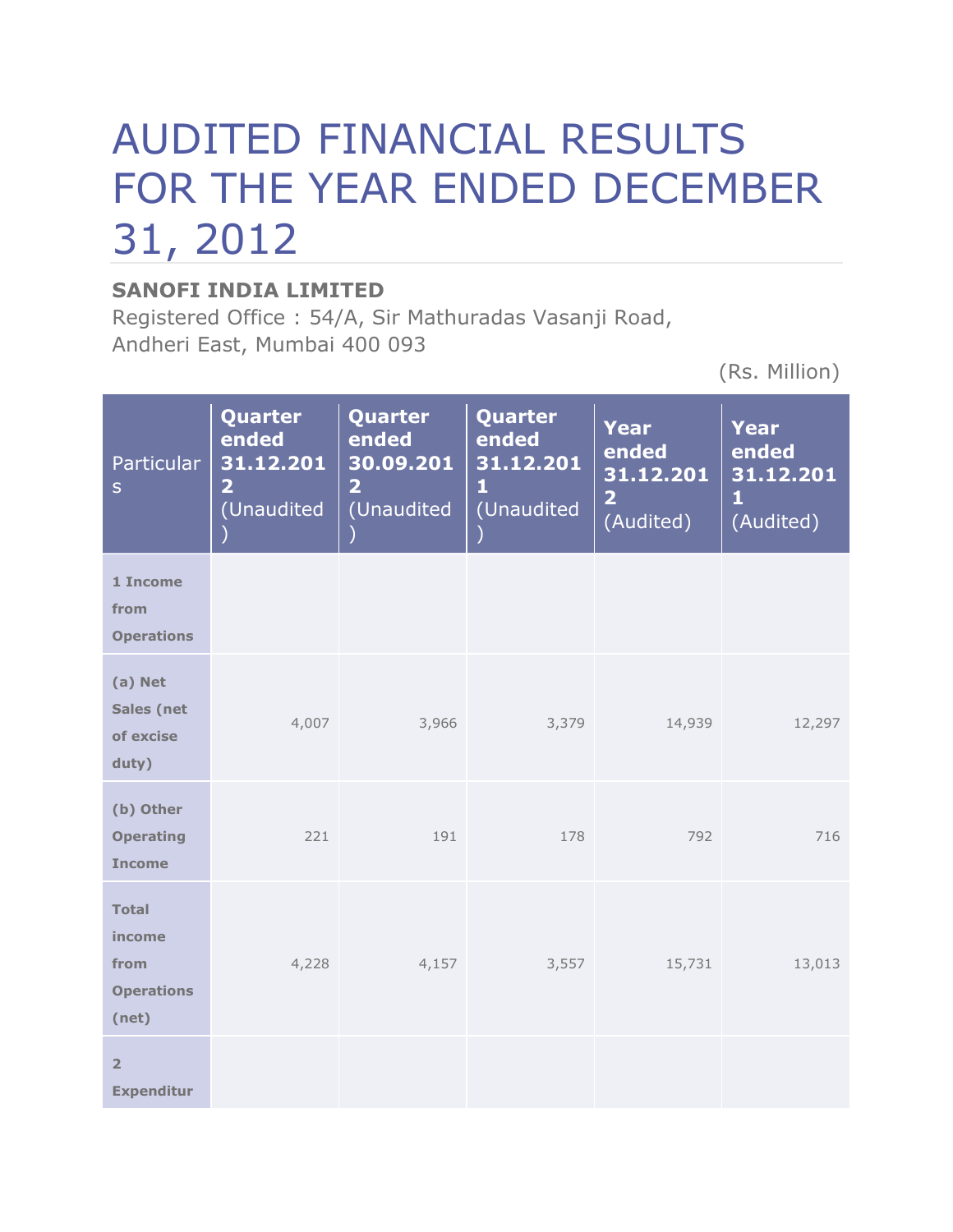| Particular<br>${\sf S}$                                                                                          | Quarter<br>ended<br>31.12.201<br>$\overline{\mathbf{2}}$<br>(Unaudited | Quarter<br>ended<br>30.09.201<br>$\overline{\mathbf{2}}$<br>(Unaudited | Quarter<br>ended<br>31.12.201<br>1<br>(Unaudited | Year<br>ended<br>31.12.201<br>$\overline{\mathbf{2}}$<br>(Audited) | <b>Year</b><br>ended<br>31.12.201<br>$\mathbf{1}$<br>(Audited) |
|------------------------------------------------------------------------------------------------------------------|------------------------------------------------------------------------|------------------------------------------------------------------------|--------------------------------------------------|--------------------------------------------------------------------|----------------------------------------------------------------|
| $\mathbf e$                                                                                                      |                                                                        |                                                                        |                                                  |                                                                    |                                                                |
| (a) Cost of<br><b>Materials</b><br><b>Consumed</b>                                                               | 1,525                                                                  | 1,316                                                                  | 1,293                                            | 5,591                                                              | 4,916                                                          |
| (b)<br><b>Purchase of</b><br>stock in<br>trade                                                                   | 415                                                                    | 439                                                                    | 494                                              | 1,853                                                              | 1,353                                                          |
| (c) Changes<br>in<br><b>inventories</b><br>of finished<br>goods,<br>work in<br>progress<br>and stock<br>in trade | 77                                                                     | 176                                                                    | (76)                                             | (89)                                                               | (101)                                                          |
| (d)<br><b>Employee</b><br>benefits<br>expense                                                                    | 609                                                                    | 489                                                                    | 503                                              | 2,136                                                              | 1,764                                                          |
| (e)<br><b>Depreciatio</b><br>n and<br>amortisatio<br>n expense                                                   | 223                                                                    | 307                                                                    | 142                                              | 899                                                                | 311                                                            |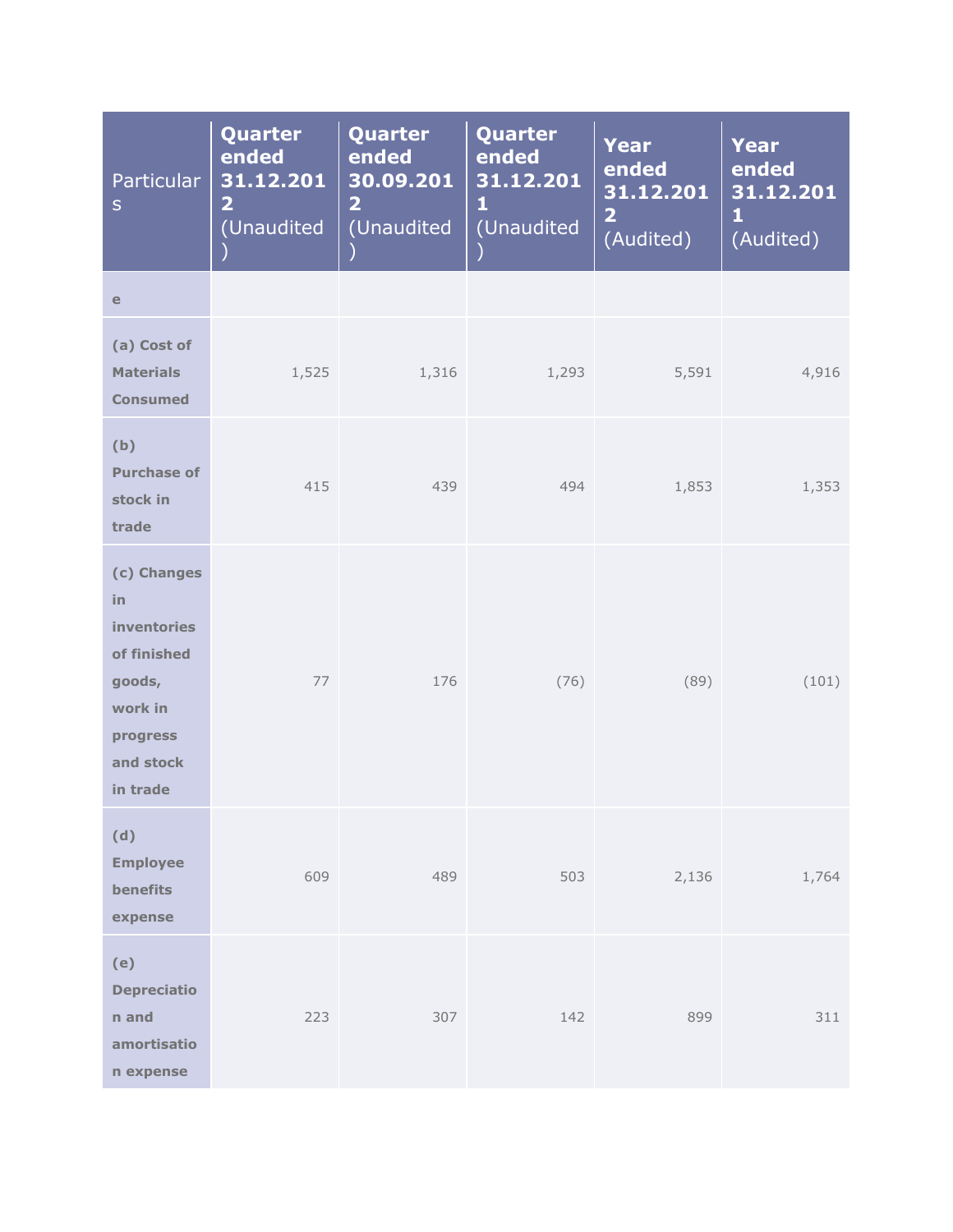| Particular<br>${\sf S}$                                                                           | Quarter<br>ended<br>31.12.201<br>$\overline{\mathbf{2}}$<br>(Unaudited | Quarter<br>ended<br>30.09.201<br>$\overline{\mathbf{2}}$<br>(Unaudited | Quarter<br>ended<br>31.12.201<br>1<br>(Unaudited | <b>Year</b><br>ended<br>31.12.201<br>$\overline{\mathbf{2}}$<br>(Audited) | <b>Year</b><br>ended<br>31.12.201<br>$\mathbf{1}$<br>(Audited) |
|---------------------------------------------------------------------------------------------------|------------------------------------------------------------------------|------------------------------------------------------------------------|--------------------------------------------------|---------------------------------------------------------------------------|----------------------------------------------------------------|
| (f) Other<br>expenses                                                                             | 874                                                                    | 741                                                                    | 770                                              | 3,122                                                                     | 2,604                                                          |
| (g) Total<br><b>Expenses</b>                                                                      | 3,723                                                                  | 3,468                                                                  | 3,126                                            | 13,512                                                                    | 10,847                                                         |
| 3 Profit<br>from<br><b>Operations</b><br>before<br>other<br>income and<br>finance<br>$costs(1-2)$ | 505                                                                    | 689                                                                    | 431                                              | 2,219                                                                     | 2,166                                                          |
| 4 Other<br><b>Income</b>                                                                          | 161                                                                    | 75                                                                     | 109                                              | 412                                                                       | 678                                                            |
| <b>5 Profit</b><br>before<br>finance<br>$costs(3+4)$                                              | 666                                                                    | 764                                                                    | 540                                              | 2,631                                                                     | 2,844                                                          |
| <b>6 Finance</b><br>costs                                                                         | $\mathsf 3$                                                            | 3                                                                      | $\overline{4}$                                   | 14                                                                        | $\overline{4}$                                                 |
| <b>7 Profit</b><br>before tax<br>and<br><b>Exceptional</b><br>items $(5-6)$                       | 663                                                                    | 761                                                                    | 536                                              | 2,617                                                                     | 2,840                                                          |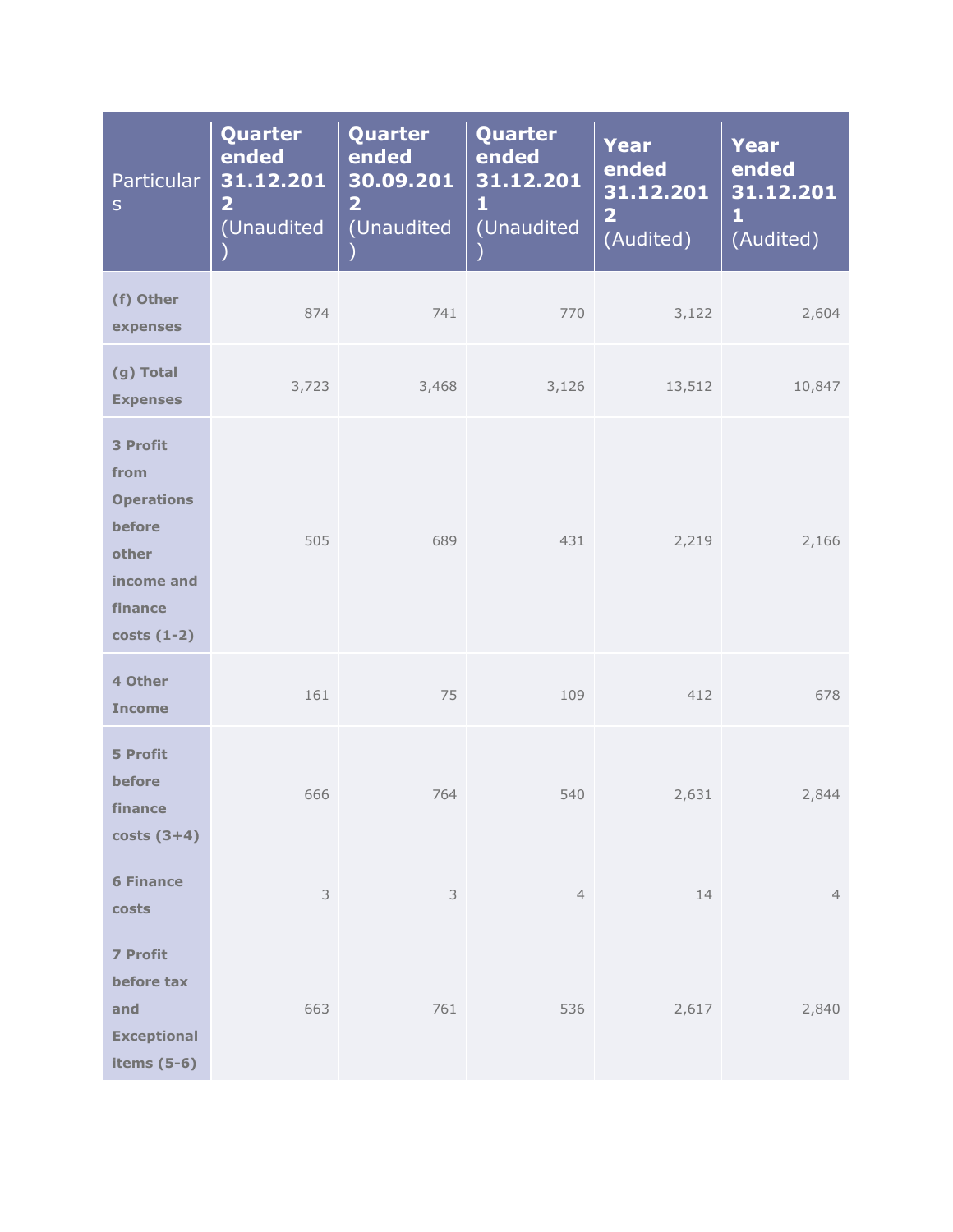| <b>Particular</b><br>$\mathsf{S}$                                                                    | Quarter<br>ended<br>31.12.201<br>$\overline{\mathbf{2}}$<br>(Unaudited | Quarter<br>ended<br>30.09.201<br>$\overline{\mathbf{2}}$<br>(Unaudited | Quarter<br>ended<br>31.12.201<br>1<br>(Unaudited | <b>Year</b><br>ended<br>31.12.201<br>$\overline{\mathbf{2}}$<br>(Audited) | Year<br>ended<br>31.12.201<br>$\mathbf{1}$<br>(Audited) |
|------------------------------------------------------------------------------------------------------|------------------------------------------------------------------------|------------------------------------------------------------------------|--------------------------------------------------|---------------------------------------------------------------------------|---------------------------------------------------------|
| 8 Tax<br>expense                                                                                     | 215                                                                    | 248                                                                    | 175                                              | 850                                                                       | 928                                                     |
| <b>9 Net Profit</b><br>for the<br>period<br>before<br><b>Exceptional</b><br>items (7-8)              | 448                                                                    | 513                                                                    | 361                                              | 1,767                                                                     | 1,912                                                   |
| 10<br><b>Exceptional</b><br>item (net of<br>tax)                                                     |                                                                        |                                                                        |                                                  |                                                                           |                                                         |
| <b>11 Net</b><br><b>Profit for</b><br>the period<br>after<br><b>Exceptional</b><br>items<br>$(9+10)$ | 448                                                                    | 513                                                                    | 361                                              | 1,767                                                                     | 1,912                                                   |
| 12 Paid-up<br>equity<br>share<br>capital<br><b>(Face Value</b><br>of Rs. 10<br>per share)            | 230                                                                    | 230                                                                    | 230                                              | 230                                                                       | 230                                                     |
| 13                                                                                                   |                                                                        |                                                                        |                                                  | 11,665                                                                    | 10,781                                                  |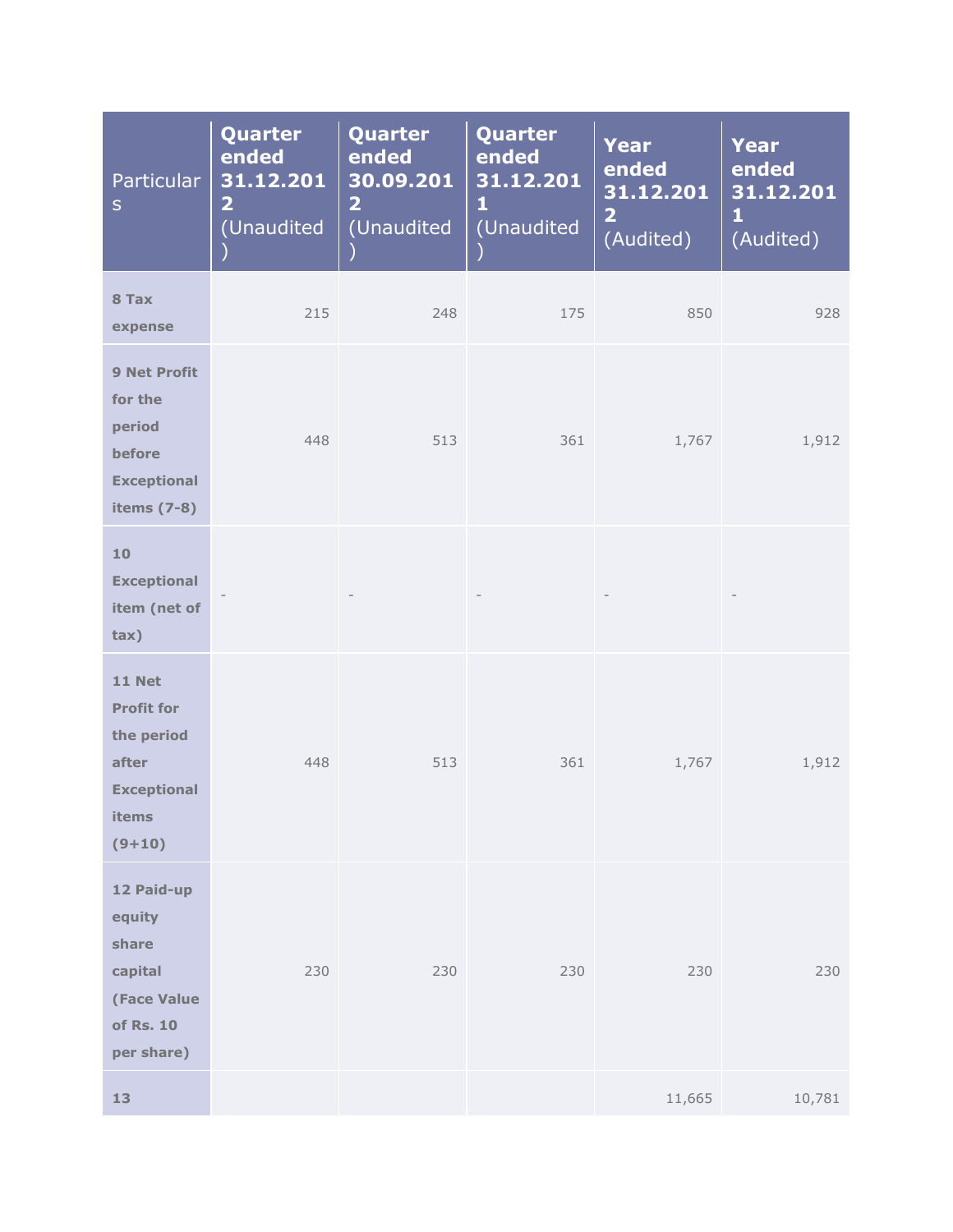| Particular<br>$\sf S$                                                                                                                                                                                            | Quarter<br>ended<br>31.12.201<br>$\overline{\mathbf{2}}$<br>(Unaudited | Quarter<br>ended<br>30.09.201<br>$\overline{\mathbf{2}}$<br>(Unaudited | Quarter<br>ended<br>31.12.201<br>1<br>(Unaudited | <b>Year</b><br>ended<br>31.12.201<br>$\overline{2}$<br>(Audited) | <b>Year</b><br>ended<br>31.12.201<br>$\mathbf{1}$<br>(Audited) |
|------------------------------------------------------------------------------------------------------------------------------------------------------------------------------------------------------------------|------------------------------------------------------------------------|------------------------------------------------------------------------|--------------------------------------------------|------------------------------------------------------------------|----------------------------------------------------------------|
| <b>Reserves</b><br>excluding<br><b>Revaluation</b><br><b>Reserves as</b><br>per balance<br>sheet of<br>previous<br>accounting<br>year                                                                            |                                                                        |                                                                        |                                                  |                                                                  |                                                                |
| <b>14 Earnings</b><br><b>Per Share</b><br>(EPS)<br>before<br><b>Exceptional</b><br>items (Rs.)<br>(Basic and<br>diluted EPS<br>for the<br>period, for<br>the year to<br>date and<br>for the<br>previous<br>year) | 19.49                                                                  | 22.30                                                                  | 15.70                                            | 76.71                                                            | 83.01                                                          |
| <b>15 Earnings</b><br><b>Per Share</b><br>(EPS) after<br><b>Exceptional</b><br>items (Rs.)                                                                                                                       | 19.49                                                                  | 22.30                                                                  | 15.70                                            | 76.71                                                            | 83.01                                                          |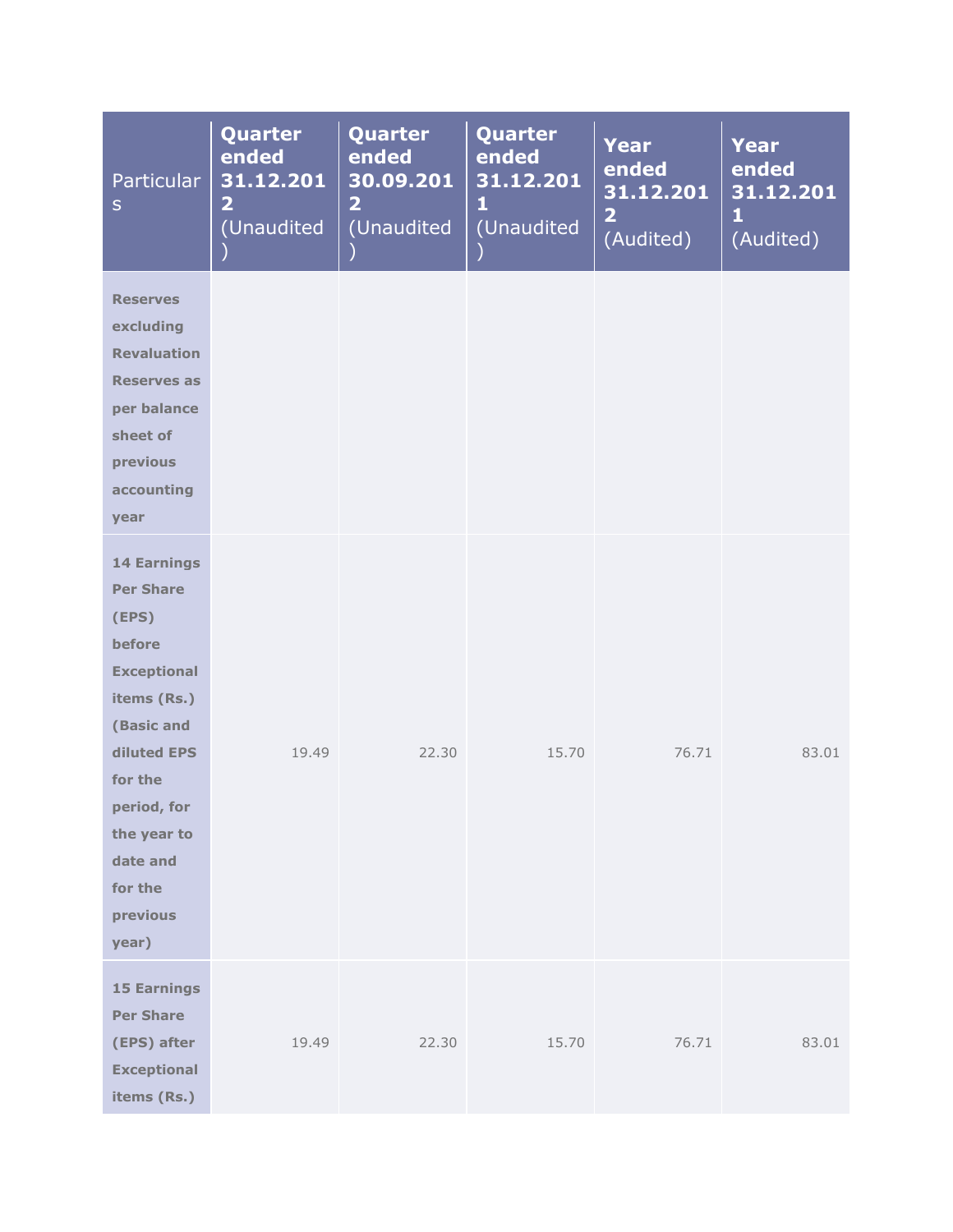| <b>Particular</b><br>$\mathsf{S}$ | Quarter<br>ended<br>31.12.201<br>$\mathbf{2}$<br>(Unaudited | Quarter<br>ended<br>30.09.201<br>$\overline{\mathbf{2}}$<br>(Unaudited | Quarter<br>ended<br>31.12.201<br>ш<br>(Unaudited | <b>Year</b><br>ended<br>31.12.201<br>$\overline{\mathbf{2}}$<br>(Audited) | Year<br>ended<br>31.12.201<br>1<br>(Audited) |
|-----------------------------------|-------------------------------------------------------------|------------------------------------------------------------------------|--------------------------------------------------|---------------------------------------------------------------------------|----------------------------------------------|
| (Basic and                        |                                                             |                                                                        |                                                  |                                                                           |                                              |
| diluted EPS                       |                                                             |                                                                        |                                                  |                                                                           |                                              |
| for the                           |                                                             |                                                                        |                                                  |                                                                           |                                              |
| period, for                       |                                                             |                                                                        |                                                  |                                                                           |                                              |
| the year to                       |                                                             |                                                                        |                                                  |                                                                           |                                              |
| date and                          |                                                             |                                                                        |                                                  |                                                                           |                                              |
| for the                           |                                                             |                                                                        |                                                  |                                                                           |                                              |
| previous                          |                                                             |                                                                        |                                                  |                                                                           |                                              |
| year)                             |                                                             |                                                                        |                                                  |                                                                           |                                              |

# Part II

| <b>Particulars</b>                                                  |           |            |            |            |            |
|---------------------------------------------------------------------|-----------|------------|------------|------------|------------|
| A. PARTICULARS OF<br><b>SHAREHOLDING</b>                            |           |            |            |            |            |
| <b>1 Public Shareholding</b>                                        |           |            |            |            |            |
| - Number of Shares                                                  | 9,121,035 | 9,121,035  | 9,121,035  | 9,121,035  | 9,121,035  |
| - Percentage of Shareholding                                        | 39.60%    | 39.60%     | 39.60%     | 39.60%     | 39.60%     |
| <b>2 Promoters and Promoter group</b><br><b>Shareholding</b>        |           |            |            |            |            |
| a) Pledged/Encumbered                                               |           |            |            |            |            |
| - Number of shares                                                  | NIL.      | <b>NIL</b> | <b>NIL</b> | <b>NIL</b> | <b>NIL</b> |
| - Percentage of shares (as a % of<br>total shareholding of promoter | NIL.      | <b>NIL</b> | <b>NIL</b> | <b>NIL</b> | <b>NIL</b> |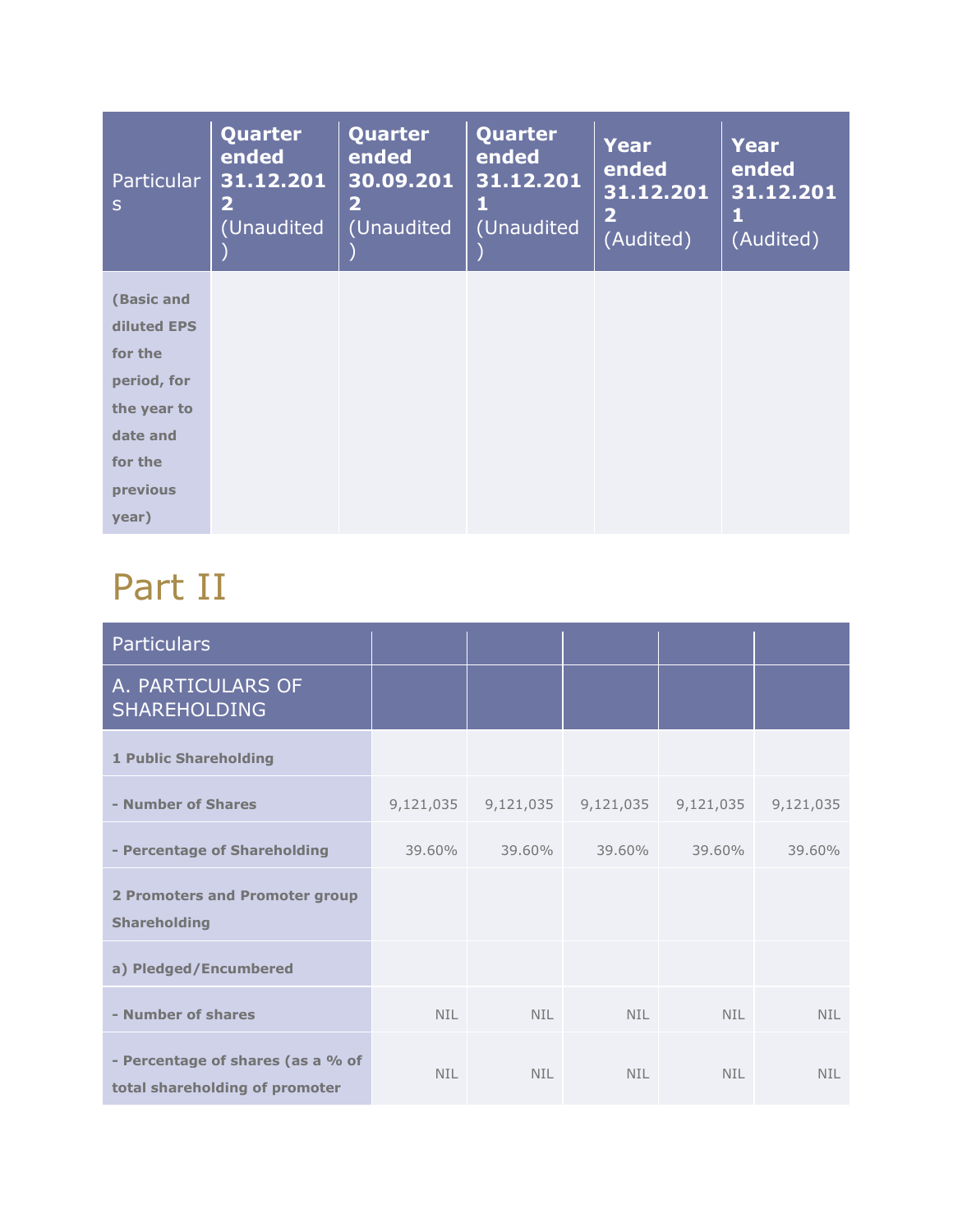| <b>Particulars</b>                                                                         |           |                                                |            |            |            |
|--------------------------------------------------------------------------------------------|-----------|------------------------------------------------|------------|------------|------------|
| A. PARTICULARS OF<br><b>SHAREHOLDING</b>                                                   |           |                                                |            |            |            |
| and promoter group)                                                                        |           |                                                |            |            |            |
| - Percentage of shares (as a % of<br>total share capital of the<br>company)                | NIL.      | <b>NIL</b>                                     | <b>NIL</b> | <b>NIL</b> | <b>NIL</b> |
| b) Non-encumbered                                                                          |           |                                                |            |            |            |
| - Number of shares                                                                         |           | 13,909,587  13,909,587  13,909,587  13,909,587 |            |            | 13,909,587 |
| - Percentage of shares (as a % of<br>total shareholding of promoter<br>and promoter group) | 100.00%   | 100.00%                                        | 100.00%    | 100.00%    | 100.00%    |
| - Percentage of shares (as a % of<br>total share capital of the<br>company)                | $60.40\%$ | $60.40\%$                                      | $60.40\%$  | $60.40\%$  | 60.40%     |

[Top of page](http://www.sanofiindialtd.com/l/pw/en/layout.jsp?cnt=076F090E-47EE-453E-BDD4-9A91DC5C15B4#area_b)

| <b>Particulars</b>                                | <b>3 Months ended December</b><br>31,2012 |
|---------------------------------------------------|-------------------------------------------|
| <b>B. INVESTOR COMPLAINTS</b>                     |                                           |
| Pending at the beginning of the quarter           | <b>NIL</b>                                |
| <b>Received during the quarter</b>                | 29                                        |
| Disposed of during the quarter                    | 29                                        |
| Remaining unresolved at the end of the<br>quarter | <b>NIL</b>                                |

[Top of page](http://www.sanofiindialtd.com/l/pw/en/layout.jsp?cnt=076F090E-47EE-453E-BDD4-9A91DC5C15B4#area_b)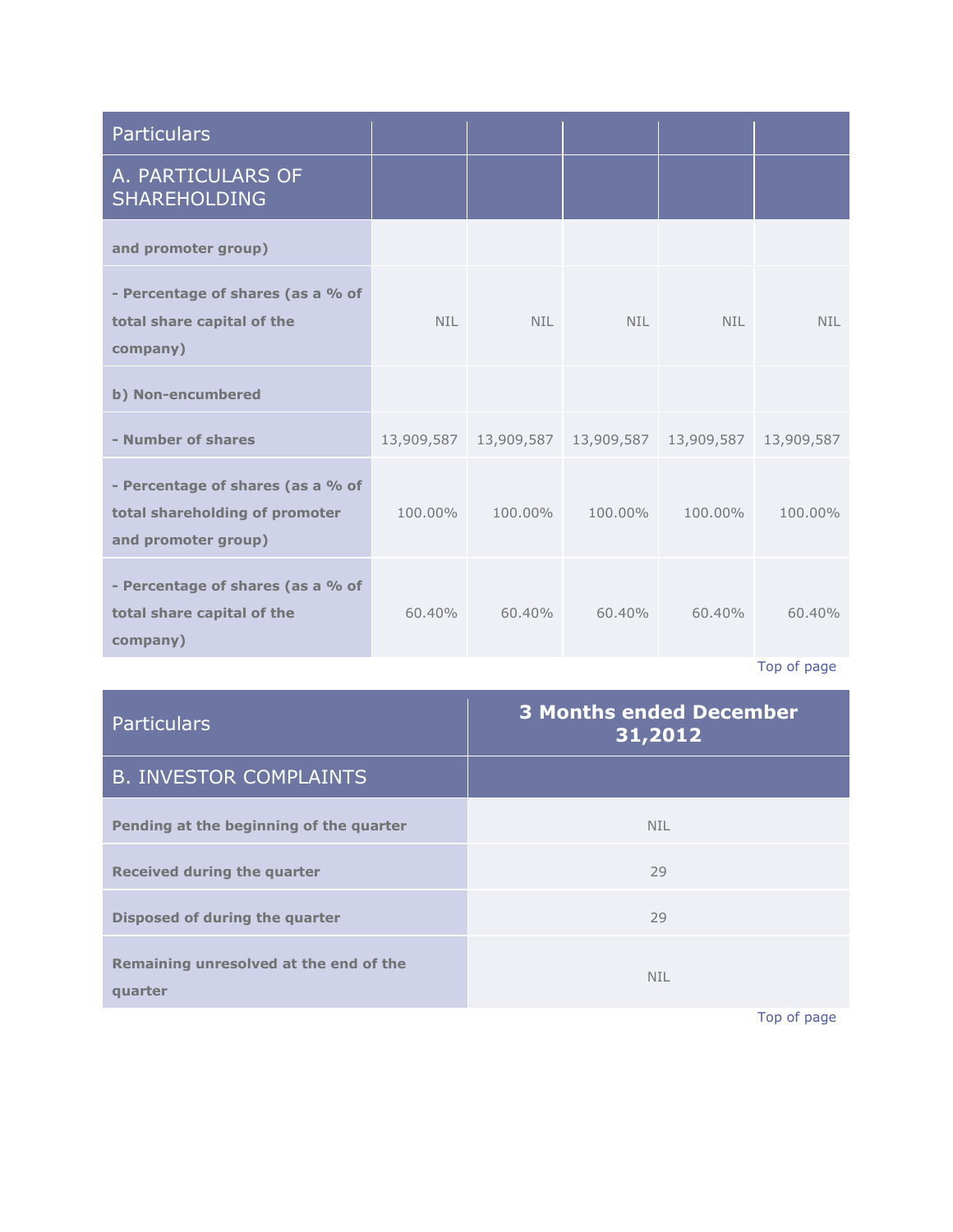# The Statement of Assets and Liabilities as required under clause 41(V)(h) of the Listing Agreement is as under:

| <b>Particulars</b>                         | As at<br><b>December</b><br>31, 2012<br><b>Audited</b> | As at<br><b>December</b><br>31, 2011<br><b>Audited</b> |
|--------------------------------------------|--------------------------------------------------------|--------------------------------------------------------|
| <b>EQUITY AND LIABILITIES :</b>            |                                                        |                                                        |
| <b>Shareholders' funds:</b>                |                                                        |                                                        |
| (a) Share capital                          | 230                                                    | 230                                                    |
| (b) Reserves & Surplus *                   | 11,811                                                 | 10,936                                                 |
| Sub-total - Shareholder's Funds            | 12,041                                                 | 11,166                                                 |
| <b>Non-current liabilities</b>             |                                                        |                                                        |
| (a) Other long term liabilities            |                                                        | 10                                                     |
| (b) Long term provisions                   | 193                                                    | 196                                                    |
| (c) Deferred Tax Liabilities (Net)         | 213                                                    | 84                                                     |
| <b>Sub-total - Non-current liabilities</b> | 406                                                    | 290                                                    |
| <b>Current liabilities</b>                 |                                                        |                                                        |
| (a) Trade Payables                         | 1,542                                                  | 1,476                                                  |
| (b) Other current liabilities              | 850                                                    | 709                                                    |
| (c) Short-term provisions                  | 1,475                                                  | 1,384                                                  |
| <b>Sub-total - Current liabilities</b>     | 3,867                                                  | 3,569                                                  |
| <b>TOTAL EQUITY &amp; LIABILITIES</b>      | 16,314                                                 | 15,025                                                 |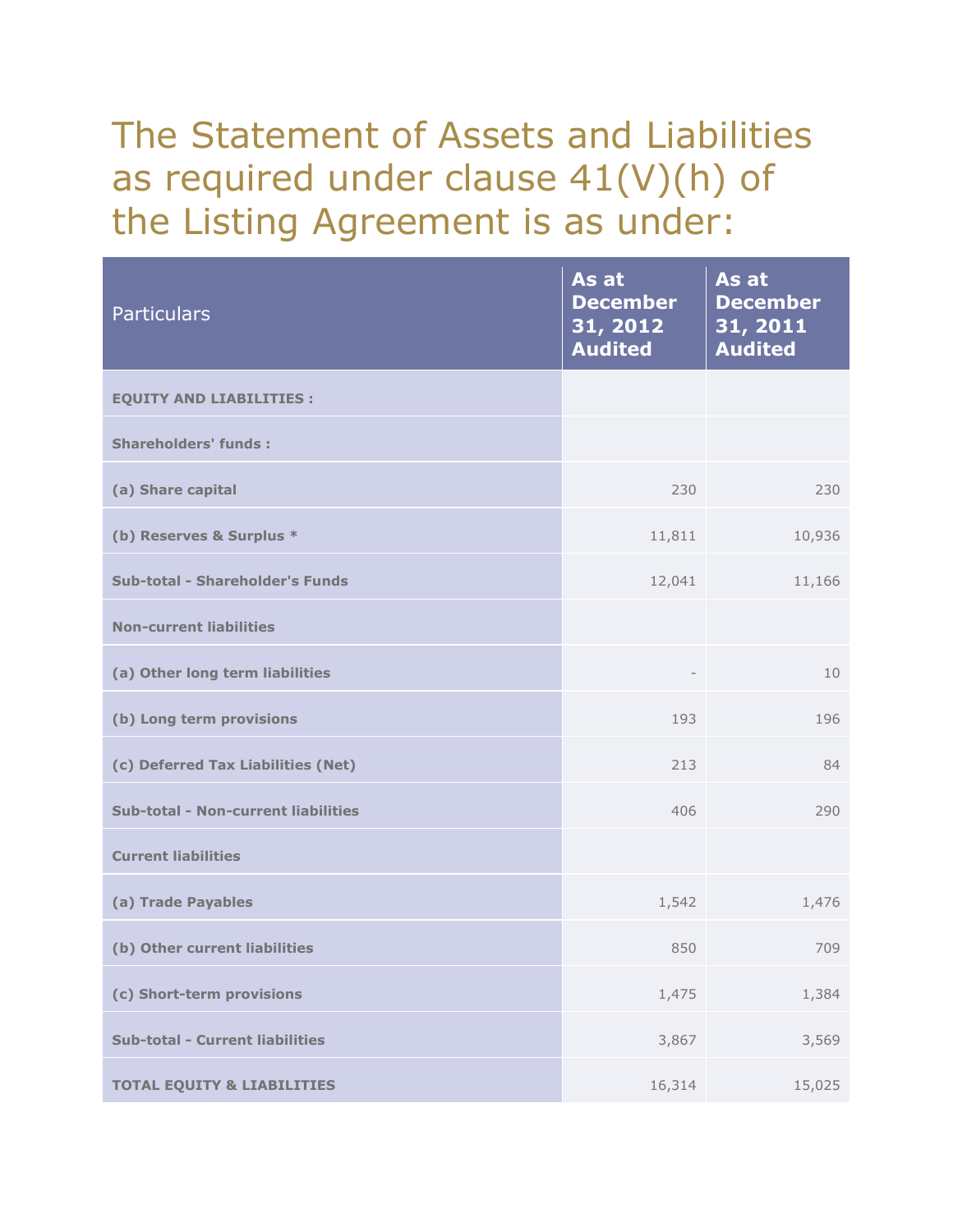| <b>Particulars</b>                                    | As at<br><b>December</b><br>31, 2012<br><b>Audited</b> | As at<br><b>December</b><br>31, 2011<br><b>Audited</b> |
|-------------------------------------------------------|--------------------------------------------------------|--------------------------------------------------------|
| <b>ASSETS</b>                                         |                                                        |                                                        |
| <b>Non-current assets</b>                             |                                                        |                                                        |
| (a) Fixed Assets (Including Capital Work in Progress) | 7,428                                                  | 7,598                                                  |
| (b) Non current investments                           | $\overline{4}$                                         | $\overline{4}$                                         |
| (c) Long term loans and advances                      | 582                                                    | 750                                                    |
| (d) Other non-current assets                          | 26                                                     | 6                                                      |
| <b>Sub-total - Non-current assets</b>                 | 8,040                                                  | 8,358                                                  |
| <b>Current assets</b>                                 |                                                        |                                                        |
| (a) Inventories                                       | 2,725                                                  | 2,543                                                  |
| (b) Trade receivables                                 | 986                                                    | 1,040                                                  |
| (c) Cash & Bank Balances                              | 4,289                                                  | 2,342                                                  |
| (d) Short term loans & advances                       | 233                                                    | 677                                                    |
| (e) Other current assets                              | 41                                                     | 65                                                     |
| <b>Sub-total - Current assets</b>                     | 8,274                                                  | 6,667                                                  |
| <b>TOTAL ASSETS</b>                                   | 16,314                                                 | 15,025                                                 |

\* After considering Dividend

[Top of page](http://www.sanofiindialtd.com/l/pw/en/layout.jsp?cnt=076F090E-47EE-453E-BDD4-9A91DC5C15B4#area_b)

### **Notes:**

1. The Accounts for the year ended December 31, 2012 were approved by the Board of Directors of the Company at its Meeting held on February 25, 2013.